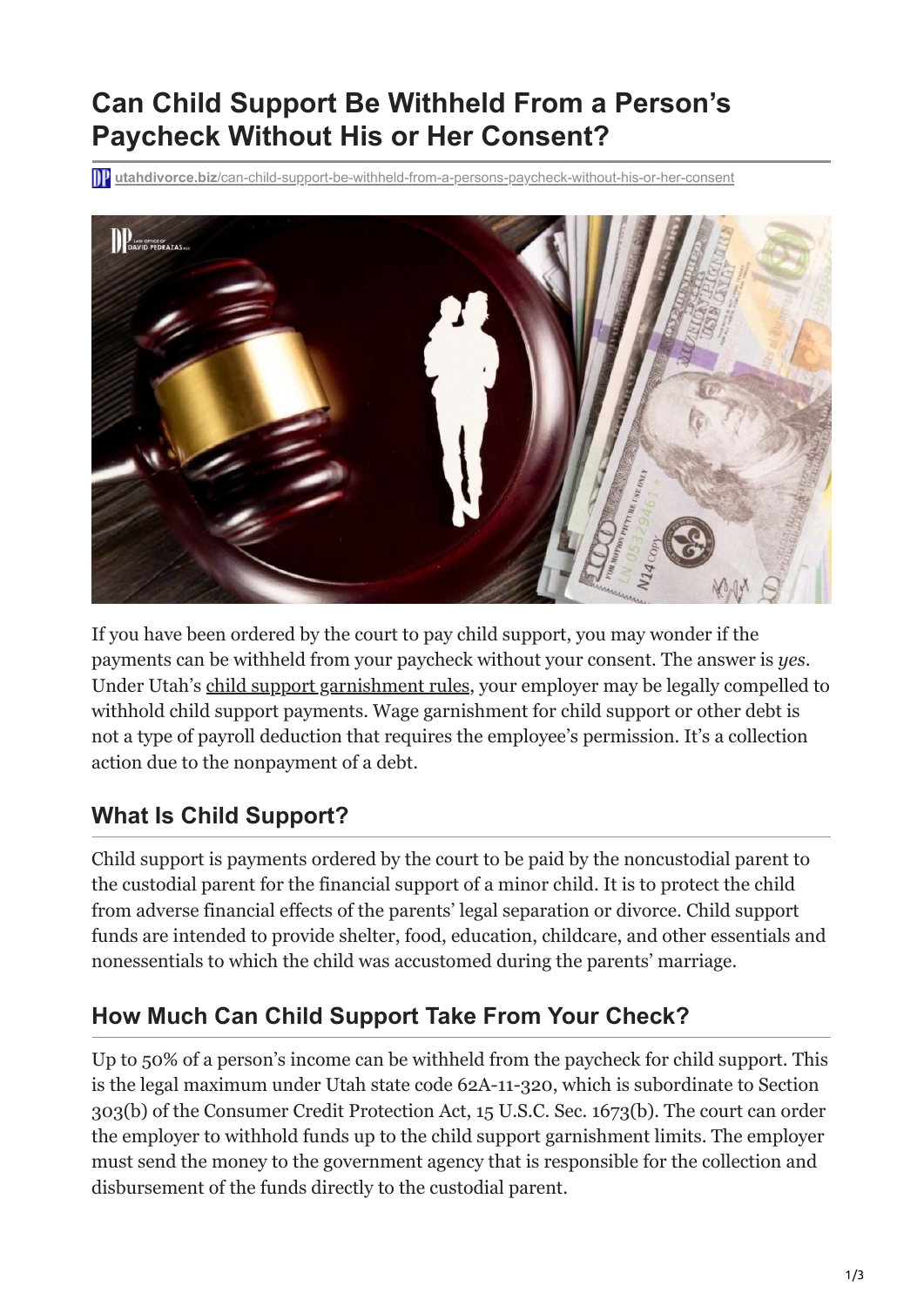# **Can Child Support Be Garnished Without a Court Order?**

If you fail to pay child support in compliance with the order for child support in the divorce decree, the order can be enforced by the Office of Recovery Services (ORS). This is a division of the Utah State Department of Human Services (DHS). A wage garnishment can be activated with your employer as a means of collecting unpaid child support.

In some situations, the ORS can legally enforce a child support order by having income withheld even if the divorce decree does not include an order for withholding.

## **How To Stop Child Support from Garnishing My Wages**

Because a wage garnishment must be ordered by the court, to have child support withheld from an employee's paycheck, the employer is required by law to comply. The employer must withhold the stipulated amount up to the maximum allowed percentage of the worker's earnings. Generally speaking, the only expeditious way to stop court-ordered wage garnishment for child support is to pay the past due amount in full through the agency collecting on the account.

## **How Does O.R.S. Child Support Collection Work?**

The custodial parent has legal options for collecting child support payments as necessary through the ORS:

- The parent can opt to use the state agency's child support only service, which is limited to collecting child support by setting up employer withholding. OR,
- The parent can use the ORS's full-range child support services, which encompasses a wide range of opportunities for help. Those can include seizing state and federal income tax refunds from the noncustodial parent or other advanced collection actions to enforce the child support order.

#### **More Information About O.R.S. Child Support Collection**

For additional information about the Utah ORS and the various services the agency offers, see the <u>ORS website</u>. To request help from ORS, you can call the agency at (801) 536-8500 or request assistance through the ORS website accessible through the link.

## **How to Avoid Child Support Garnishment**

To avoid a child support garnishment or potentially stop the withholding of child support from your paychecks, you must pay payments on time. Or, you can attempt to obtain a modified child support order from the court.

If you choose to pursue a modified order, you will need to contact an experienced Utah [child support attorney to help you. Your lawyer can accurately evaluate your potential f](https://utahdivorce.biz/Child-Support/index.html)or success with that effort based on all the relevant factors and help you present the most compelling case possible for a modification.